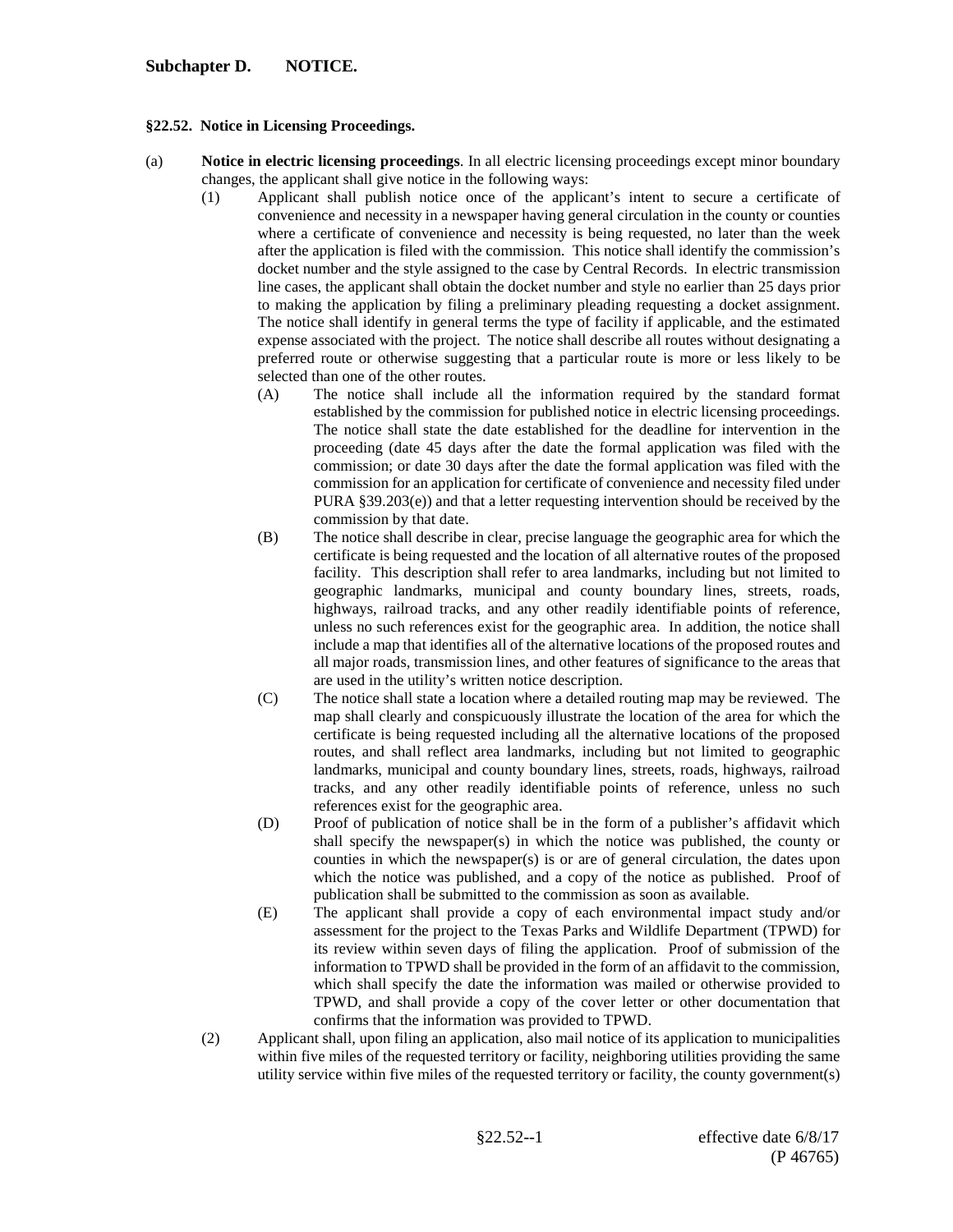of all counties in which any portion of the proposed facility or requested territory is located, and the Department of Defense Siting Clearinghouse. In addition, the applicant shall, upon filing the application, serve the notice on the Office of Public Utility Counsel using a method specified in §22.74(b) of this title (relating to Service of Pleadings and Documents). The notice shall contain the information as set out in paragraph (1) of this subsection and a map as described in paragraph  $(1)(C)$  of this subsection. An affidavit attesting to the provision of notice to municipalities, utilities, counties, the Department of Defense Siting Clearinghouse, and the Office of Public Utility Counsel shall specify the dates of the provision of notice and the identity of the individual municipalities, utilities, and counties to which such notice was provided. Before final approval of any modification in the applicant's proposed route(s), applicant shall provide notice as required under this paragraph to municipalities, utilities, and counties affected by the modification which have not previously received notice. The notice of modification shall state such entities will have 20 days to intervene.

- (3) Applicant shall, on the date it files an application, mail notice of its application to the owners of land, as stated on the current county tax roll(s), who would be directly affected by the requested certificate. For purposes of this paragraph, land is directly affected if an easement or other property interest would be obtained over all or any portion of it, or if it contains a habitable structure that would be within 300 feet of the centerline of a transmission project of 230kV or less, or within 500 feet of the centerline of a transmission project greater than 230kV.
	- (A) The notice must contain all information required in paragraph (1) of this subsection and shall include all the information required by the standard notice letter to landowners prescribed by the commission. The commission's docket number pertaining to the application must be stated in all notices. The notice must also include a copy of the "Landowners and Transmission Line Cases at the PUC" brochure prescribed by the commission.
	- (B) The notice must include a map as described in paragraph (1)(C) of this subsection.
	- (C) Before final approval of any modification in the applicant's proposed route(s), applicant shall provide notice as required under subparagraphs (A) and (B) of this paragraph to all directly affected landowners who have not already received such notice.
	- (D) Proof of notice may be established by an affidavit affirming that the applicant sent notice by first-class mail to each of the persons listed as an owner of directly affected land on the current county tax roll(s). The proof of notice shall include a list of all landowners to whom notice was sent and a statement of whether any formal contact related to the proceeding between the utility and the landowner other than the notice has occurred. This proof of notice shall be filed with the commission no later than 20 days after the filing of the application.
	- (E) Upon the filing of proof of notice as described in subparagraph (D) of this paragraph, the lack of actual notice to any individual landowner will not in and of itself support a finding that the requirements of this paragraph have not been satisfied. If, however, the utility finds that an owner of directly affected land has not received notice, it shall immediately advise the commission by written pleading and shall provide notice to such landowner(s) by priority mail, with delivery confirmation, in the same form described in subparagraphs (A) and (B) of this paragraph, except that the notice shall state that the person has fifteen days from the date of delivery to intervene. The utility shall immediately file a supplemental affidavit of notice with the commission.
- (4) The utility shall hold at least one public meeting prior to the filing of its licensing application if 25 or more persons would be entitled to receive direct mail notice of the application. Direct mail notice of the public meeting shall be sent by first-class mail to each of the persons listed on the current county tax rolls as an owner of land within 300 feet of the centerline of a transmission project of 230kV or less, or within 500 feet of the centerline of a transmission project greater than 230kV. The utility shall also provide written notice to the Department of Defense Siting Clearinghouse of the public meeting. In the notice for the public meeting, at the public meeting, and in other communications with a potentially affected person, the utility